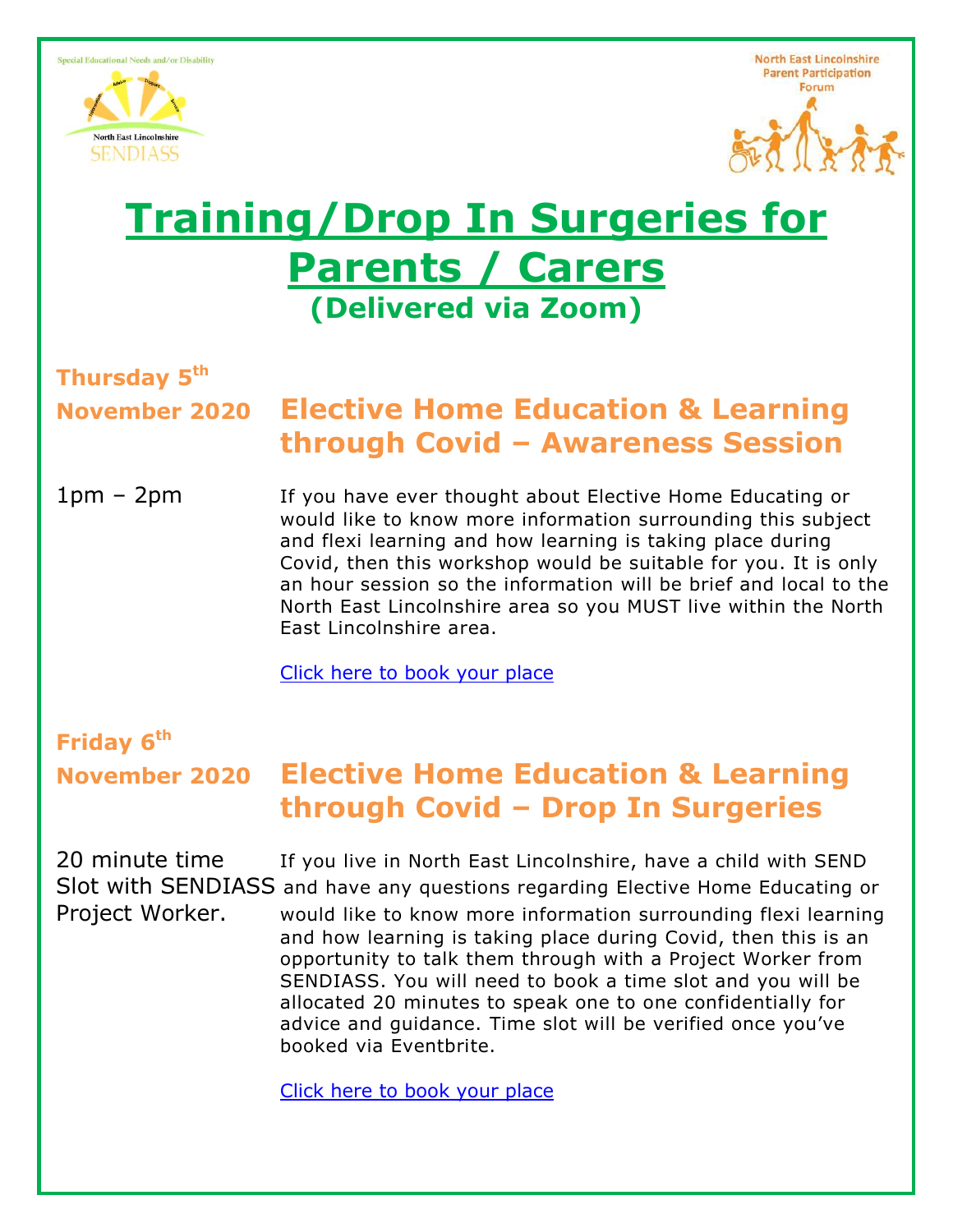### **Thursday 12th November 2020 Exclusions – Drop In Surgeries**

20 minute time If you live in North East Lincolnshire, have a child with SEND Slot with SENDIASS and have any questions regarding fixed term exclusions or Project Worker. permanent exclusions then this is an opportunity to talk them through with a Project Worker from SENDIASS. You will need to book a time slot and you will be allocated 20 minutes to speak one to one confidentially for advice and guidance. Time slot will be verified once you've booked via Eventbrite.

[Click here to book your place](https://www.eventbrite.co.uk/e/exclusions-drop-in-surgery-tickets-126560765657)

### **Monday 16th November 2020 Exclusions**

*minute break)*

10am – 12.30pm This training will raise awareness of the exclusions process for *(Will include 15* both fixed term exclusions and permanent exclusions.

[Click here to book your place](https://www.eventbrite.co.uk/e/exclusions-tickets-114401520026)

# **Tuesday 12 th**

## **January 2021 Post 16 Transitions**

10am – 12.30pm This training is designed for parents/carers of children in years *(Will include 15* 10 or 11 who have a special education need/disability (SEND). *minute break*) Open for anyone whose child is at SEN Support or have an EHCP.

[Click here to book your place](https://www.eventbrite.co.uk/e/transition-to-post-16-opportunities-tickets-114402226138)

# **Thursday 25th**

## **February 2021 When Things Go Wrong**

10am – 12.30pm An information session for parents and carers of children with a *(Will include 15* special educational need. Will provide general information *minute break*) about how to raise a concern or how to make a formal complaint.

[Click here to book your place](https://www.eventbrite.co.uk/e/when-things-go-wrong-tickets-114402561140)